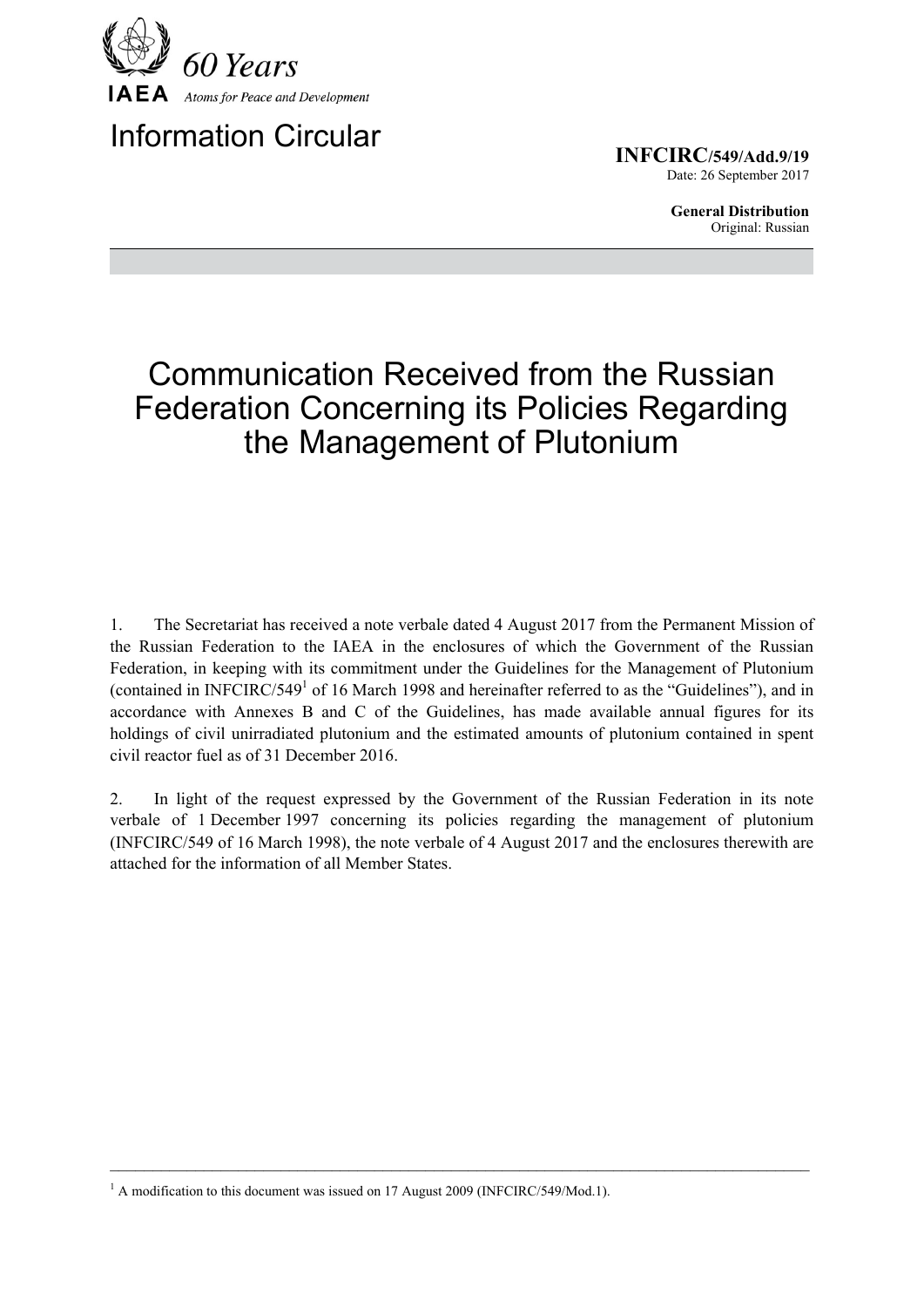Permanent Mission of the Russian Federation to the International Organizations in Vienna Erzherzog-Karl-Strasse 182 А-1220 Vienna Теl.: (+43-1) 282 53 91, 282 53 93 Fах: (+43-1) 280 56 87

No. 3072-n

 The Permanent Mission of the Russian Federation to the international organizations in Vienna presents its compliments to the Secretariat of the International Atomic Energy Agency and has the honour, in accordance with paragraph 14 of the Guidelines for the Management of Plutonium (INFCIRC/549), to send the annual figures of the Russian Federation for holdings of civil unirradiated plutonium, in the format set out in Annex B to the Guidelines, and the estimated amounts of plutonium contained in irradiated civil reactor fuel, in the format set out in Annex C to the Guidelines, as of 31 December 2016.

The Mission avails itself of this opportunity to assure the Secretariat of its highest consideration.

[stamp]

Vienna, 4 August 2017

IAEA Secretariat Vienna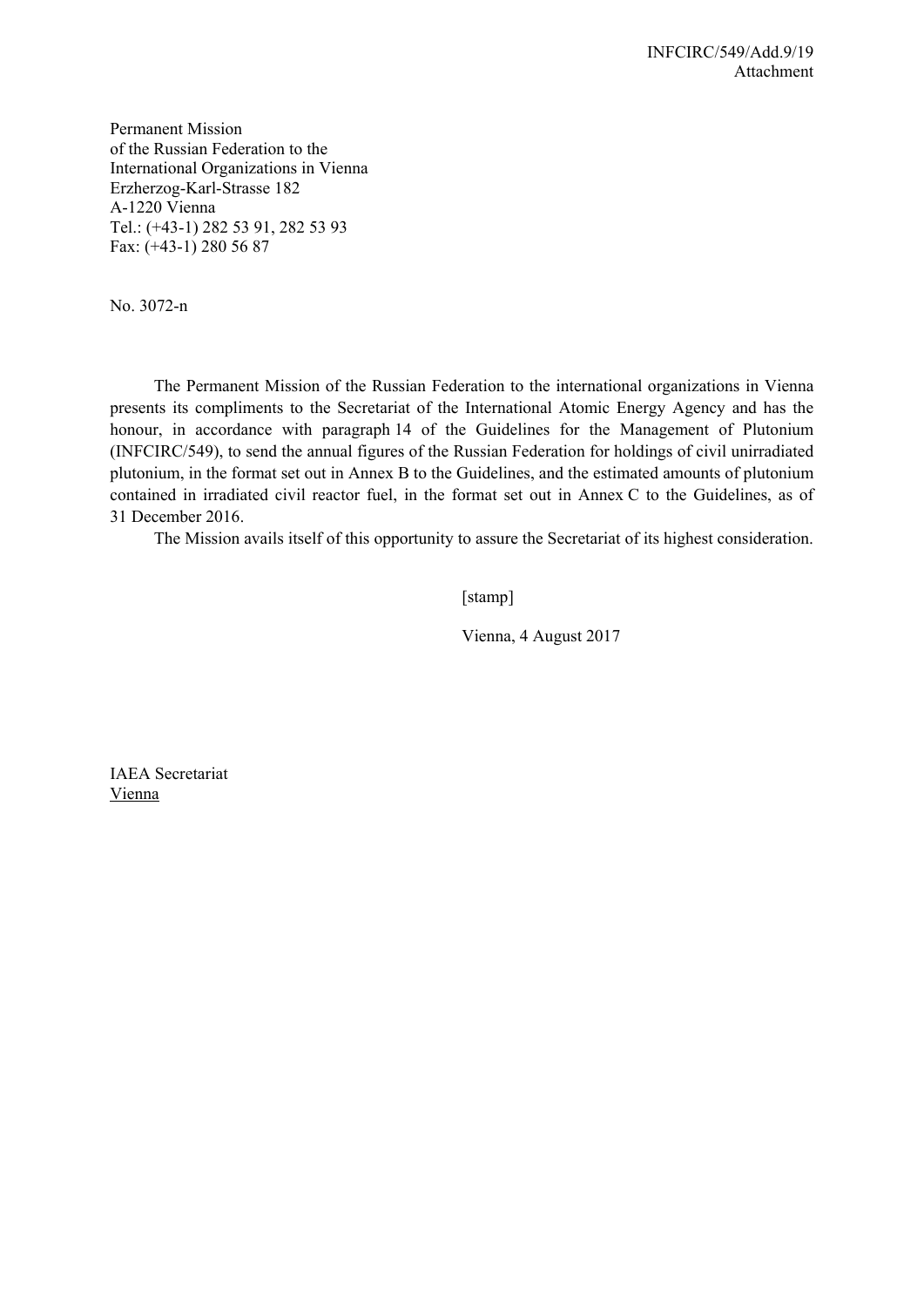Annex 1

## **Annual figures for holdings of civil unirradiated plutonium**

| Totals for organization,<br>enterprise (in kilograms) |                                                                                                                                                                                  | as of 2016-12-31 | $(as of 2015-12-31)$ |
|-------------------------------------------------------|----------------------------------------------------------------------------------------------------------------------------------------------------------------------------------|------------------|----------------------|
| 1.                                                    | Separated plutonium in product stores at<br>reprocessing plants.                                                                                                                 | 54900            | (53100)              |
| 2.                                                    | Separated plutonium in the course of<br>manufacture or fabrication and plutonium<br>contained in unirradiated semi-fabricated or<br>unfinished products at fabricating plants**) |                  | $-$ )                |
| 3.                                                    | Plutonium in unirradiated MOX fuel or other<br>fabricated products at reactor sites or<br>elsewhere**)                                                                           | 1700             | (1500)               |
| 4.                                                    | Separated plutonium held elsewhere**)                                                                                                                                            | 600              | (800)                |
| Note:                                                 |                                                                                                                                                                                  |                  |                      |
| (i)                                                   | Plutonium included in lines 1–4 above<br>belonging to foreign bodies.                                                                                                            | 0.3              | (0.3)                |
| (ii)                                                  | Plutonium in any of the forms in lines 1–4<br>above held in locations in other countries and<br>therefore not included above.                                                    | 0.6              | (0.6)                |

\*) Rounded to 100 kg

\*\*) no indication of storage location

 $\mathcal{L}_\text{max}$